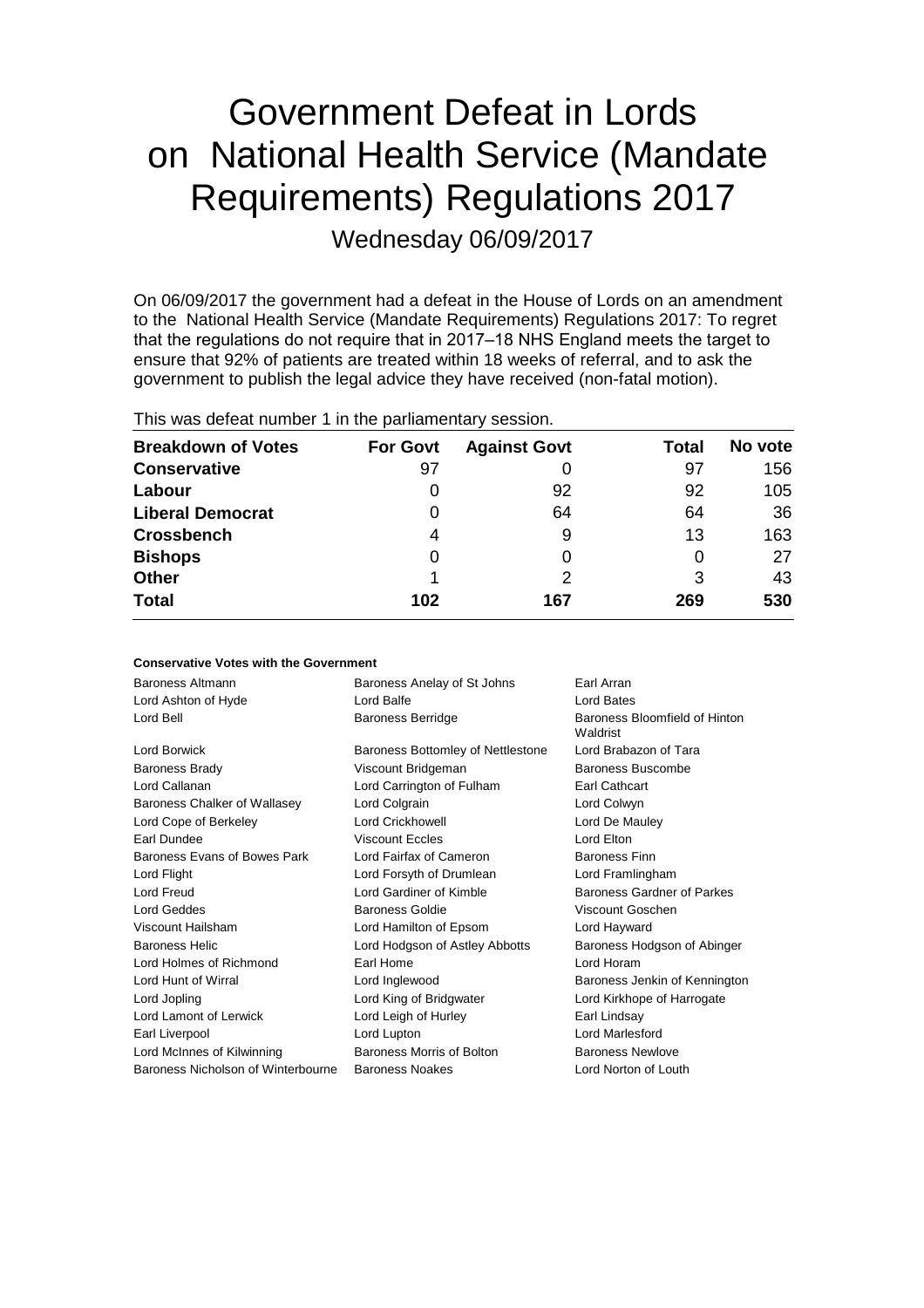Lord O'Shaughnessy **Baroness O'Cathain** Lord Polak<br>
Lord Porter of Spalding Lord Price Lord Price **Lord Price** Lord Prior t Lord Porter of Spalding Lord Price Lord Prior of Brampton Baroness Redfern **Baroness Redfern** Lord Robathan **Baroness Scott of Bybrook** Baroness Seccombe Earl Selborne Lord Selkirk of Douglas Baroness Shackleton of Belgravia Lord Sherbourne of Didsbury Lord Shinkwin Earl Shrewsbury Lord Skelmersdale Lord Smith of Hindhead Lord Spicer Baroness Stedman-Scott Baroness Stowell of Beeston Lord Strathclyde **Baroness Sugg Lord Suri** Lord Trefgarne **Baroness Vere of Norbiton** Baroness Wheatcroft Baroness Williams of Trafford Baroness Wyld Lord Young of Cookham Viscount Younger of Leckie

### **Conservative Votes against the Government**

#### **Labour Votes with the Government**

**Labour Votes against the Government** Baroness Adams of Craigielea Lord Anderson of Swansea Baroness Andrews Lord Beecham Baroness Billingham Baroness Blood Lord Blunkett **Lord Bradley** Lord Brennan Lord Brookman Lord Campbell-Savours Lord Cashman Baroness Chakrabarti **Viscount Chandos Lord Clark of Windermere** Lord Collins of Highbury Baroness Corston Baroness Crawley Lord Davies of Stamford Lord Desai **Baroness Donaghy** Baroness Drake Lord Dubs Lord Elder Baroness Farrington of Ribbleton Lord Foulkes of Cumnock Baroness Gale Lord Glasman **Baroness Golding Baroness Golding Lord Gordon of Strathblane** Lord Grantchester Lord Griffiths of Burry Port Lord Grocott Viscount Hanworth Lord Haworth Baroness Hayter of Kentish Town Baroness Healy of Primrose Hill Lord Howarth of Newport Baroness Howells of St Davids Lord Hoyle Lord Hughes of Woodside Lord Hunt of Kings Heath Baroness Jones of Whitchurch Lord Jones Lord Judd Baroness Kennedy of Cradley Lord Kennedy of Southwark Lord Kinnock Baroness Kinnock of Holyhead Lord Kirkhill Lord Knight of Weymouth Baroness Lawrence of Clarendon Lord Layard Lord Liddle Lord MacKenzie of Culkein Baroness Mallalieu Lord Mandelson Lord Maxton **Baroness McDonagh** Baroness McDonagh Baroness McIntosh of Hudnall Lord McKenzie of Luton Lord Mendelsohn Lord Moonie Lord Morgan **Lord Morris of Handsworth** Baroness Morris of Yardley Lord Murphy of Torfaen Baroness Nye Baroness Prikeathley Lord Prescott Baroness Rebuck Lord Reid of Cardowan Lord Rooker **Lord Rosser** Lord Rosser **Baroness Royall of Blaisdon** Baroness Sherlock Viscount Simon Baroness Smith of Basildon Lord Snape Lord Soley Lord Stevenson of Balmacara Lord Stone of Blackheath Baroness Taylor of Bolton Baroness Thornton Lord Touhig Lord Watson of Invergowrie Lord Watts Lord West of Spithead **Baroness Whitaker Lord Whitty** Lord Winston Lord Young of Norwood Green

#### **Liberal Democrat Votes with the Government**

| Liberal Democrat Votes against the Government |                                |                                   |  |  |
|-----------------------------------------------|--------------------------------|-----------------------------------|--|--|
| Lord Addington                                | Lord Alderdice                 | Lord Ashdown of Norton-sub-Hamdon |  |  |
| Baroness Bakewell of Hardington<br>Mandeville | <b>Baroness Barker</b>         | Lord Beith                        |  |  |
| Baroness Benjamin                             | Baroness Bowles of Berkhamsted | Lord Bradshaw                     |  |  |